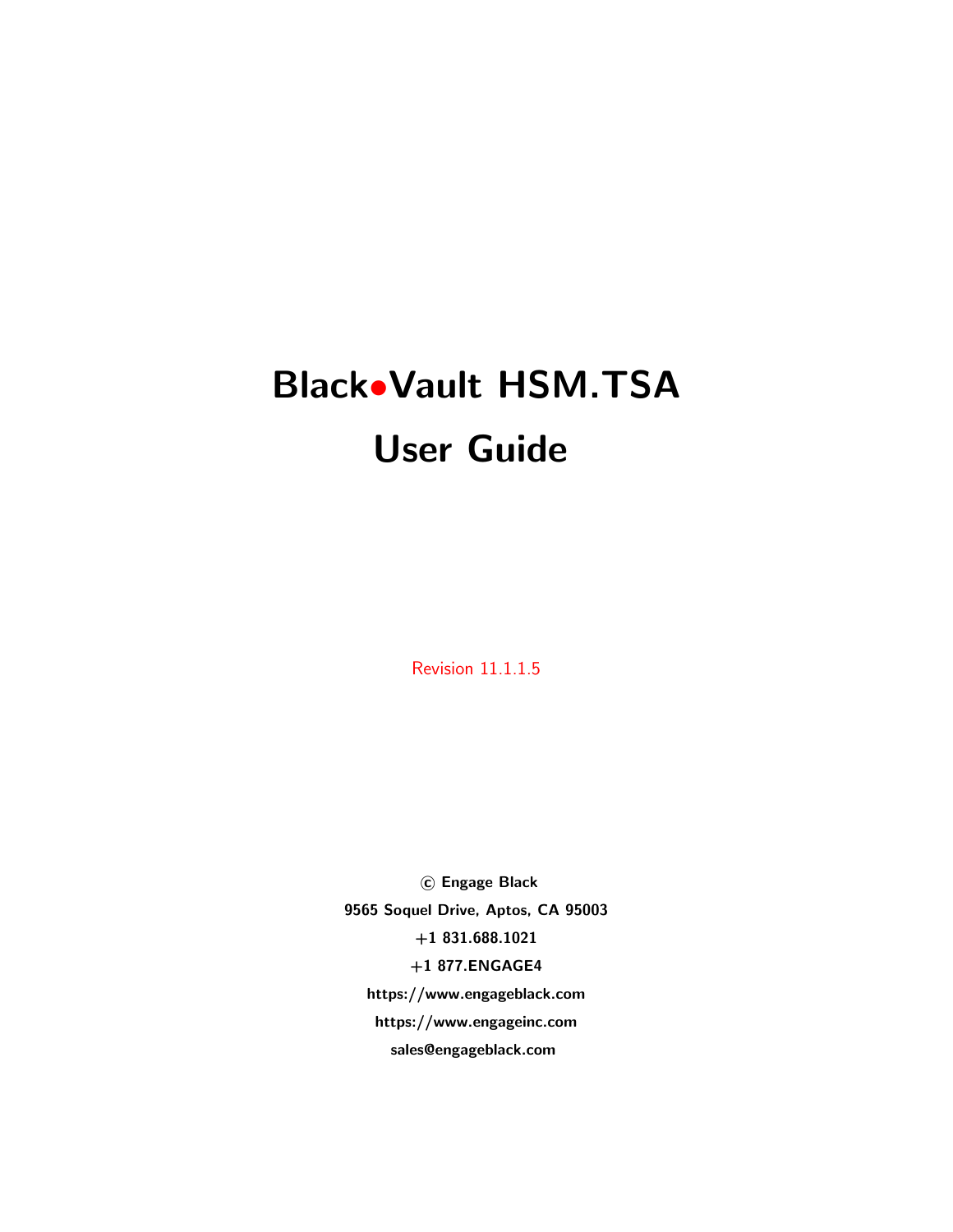## Disclaimer and Warranty

#### Engage Black is a business unit of Engage Communication.

 c 2020 Engage Communication, Inc. All rights reserved. This document may not, in part or in entirety, be copied, photocopied, reproduced, translated, or reduced to any electronic medium or machine-readable form without first obtaining the express written consent of Engage Communication. Restricted rights legend: Use, duplication, or disclosure by the U.S. government is subject to restrictions set forth in subparagraph  $(c)(1)(ii)$  of the Rights in Technical Data and Computer Software clause in DFARS 52.227-7013 and in similar clauses in the FAR and NASA FAR Supplement.

Engage Communication makes no representations or warranties with respect to the contents of this document and specifically disclaims any implied warranties of merchantability of fitness for any particular purpose. Information in this document is subject to change without notice and does not represent a commitment on the part of Engage Communication, Inc. Product specifications are subject to change without notice. Engage Communication assumes no responsibility for any inaccuracies in this document or for any obligation to update the information in this document.

All intellectual property is protected by copyright. Engage Communication, Inc. and the Engage Communication logo are registered trademarks of Engage Communication, Inc. All other trademarks and service marks in this document are the property of Engage Communication, Inc. or their respective owners.

The Engage Black HSM.TSA offers a unique combination of FIPS level protection of the cryptographic key material and the reliability of a time stamp authority all-in-one, stand alone, network attached, multiprocessing network device that is innovative and unique in its design.

The dual network ports allow for the simultaneous connections of multiple host applications that consume the services of the HSM and TSA.

This Product is connected and managed by switches and / or PCs that are normally capable of multiprocessing and are not directly marketed to the public, these products are used by institutions that require these unique features.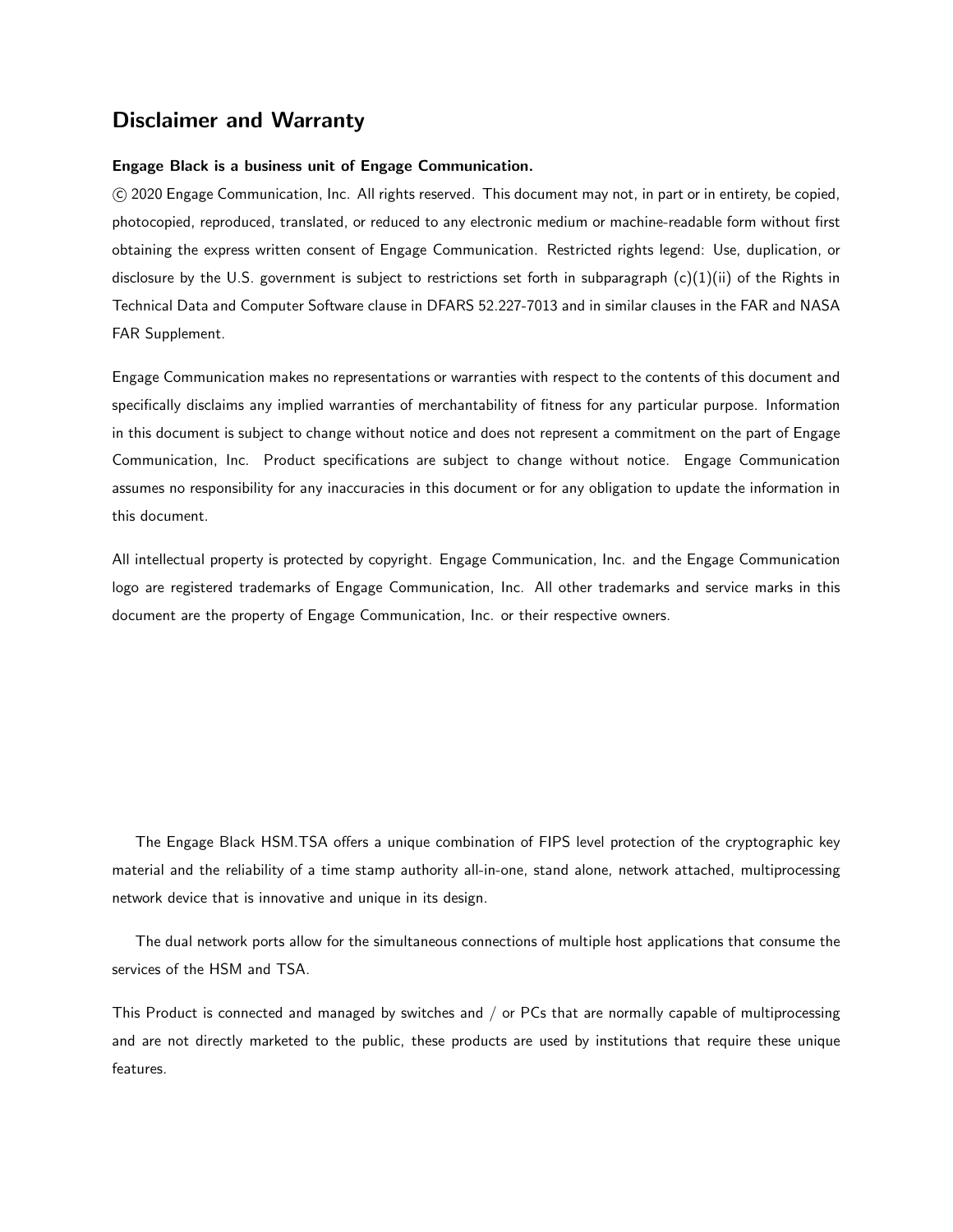# **Contents**

| 1              |                    | <b>Quick start reference</b>                                                                                                                                                                                                   | 4  |
|----------------|--------------------|--------------------------------------------------------------------------------------------------------------------------------------------------------------------------------------------------------------------------------|----|
|                | $1.1\,$            |                                                                                                                                                                                                                                | 4  |
| $\overline{2}$ |                    | Introduction                                                                                                                                                                                                                   | 5  |
|                | 2.1                |                                                                                                                                                                                                                                | 5  |
|                | 22                 |                                                                                                                                                                                                                                | 5  |
| 3              |                    | Management                                                                                                                                                                                                                     | 5  |
|                | 3.1                |                                                                                                                                                                                                                                | 5  |
|                | 3.2                | Initial connection and set up received and set of the contract of the contract of the contract of the contract of the contract of the contract of the contract of the contract of the contract of the contract of the contract | 6  |
|                | 3.3                | Time stamping service configuration with the context of the context of the context of the context of the context of the context of the context of the context of the context of the context of the context of the context of t | 7  |
|                |                    | 3.3.1                                                                                                                                                                                                                          | 7  |
|                |                    | 3.3.2                                                                                                                                                                                                                          | 9  |
|                | 3.4                | Firmware upgrades enterpretent and the contract of the contract of the contract of the contract of the contract of the contract of the contract of the contract of the contract of the contract of the contract of the contrac | 10 |
|                | 3.5                |                                                                                                                                                                                                                                | 10 |
|                | 3.6                |                                                                                                                                                                                                                                | 10 |
|                | 3.7                |                                                                                                                                                                                                                                | 10 |
| 4              | <b>Basic usage</b> |                                                                                                                                                                                                                                | 10 |
|                | 4.1                |                                                                                                                                                                                                                                | 11 |
|                | 4.2                |                                                                                                                                                                                                                                | 11 |
|                | 4.3                |                                                                                                                                                                                                                                | 11 |
|                | 4.4                |                                                                                                                                                                                                                                | 11 |
|                | 4.5                | Issuing the time stamp research and the contract of the contract of the contract of the state of the contract of the contract of the contract of the contract of the contract of the contract of the contract of the contract  | 11 |
|                | 4.6                | Viewing time stamp information education of the contract of the contract of the vertex of the vertex of the vertex of the vertex of the vertex of the vertex of the vertex of the vertex of the vertex of the vertex of the ve | 11 |
|                | 4.7                |                                                                                                                                                                                                                                | 12 |
|                |                    |                                                                                                                                                                                                                                |    |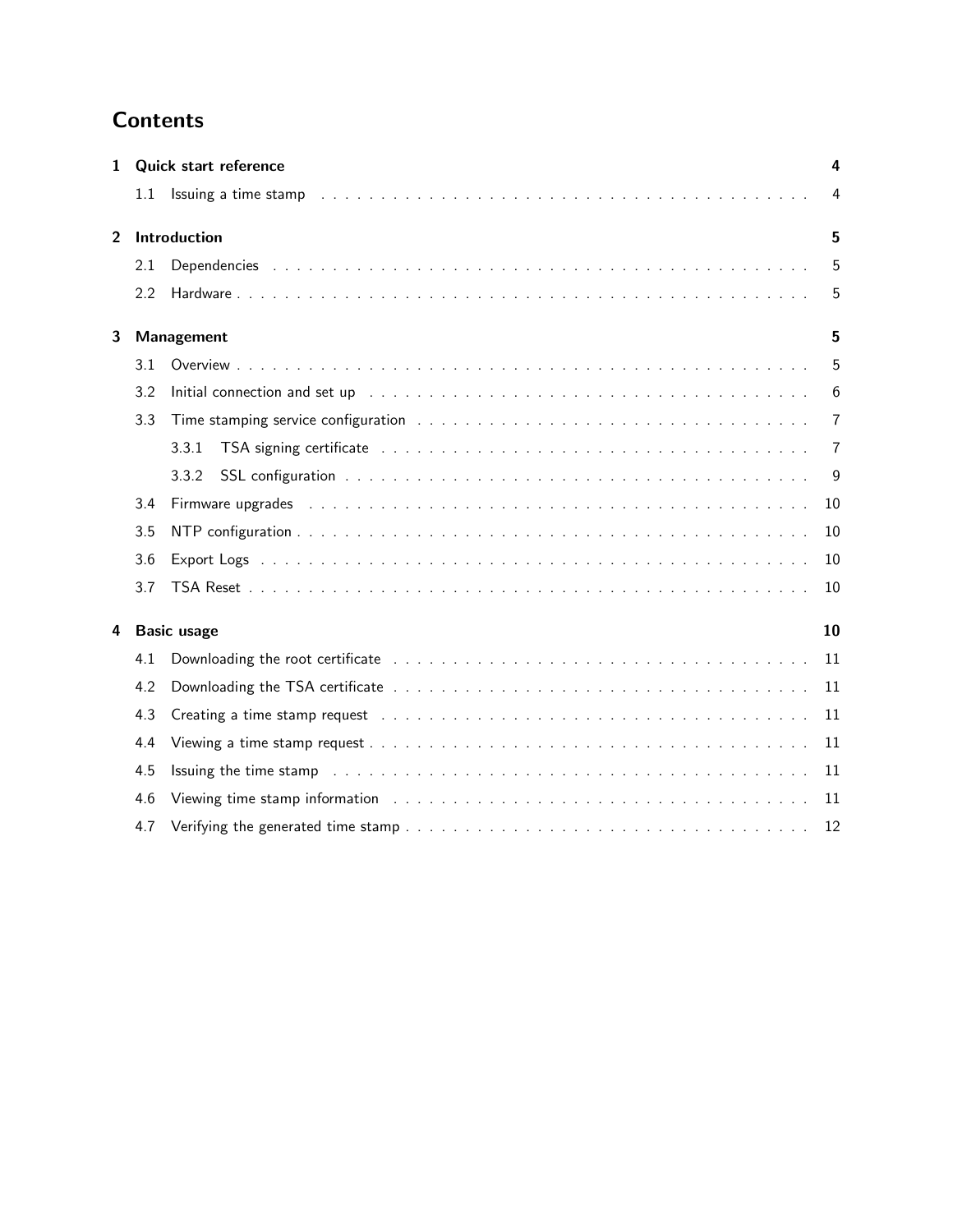# <span id="page-3-0"></span>1 Quick start reference

## <span id="page-3-1"></span>1.1 Issuing a time stamp

If the unit is up and running, create and verify a timestamp by running:  $1$ 

```
openssl ts -query -data <ORIGINAL FILE> -out <REQUEST FILE>
curl -Ss <IP/DOMAIN> \
     -H "Content-Type:application/timestamp-query" \
     -f -g --data-binary "@<REQUEST FILE>" \
     -o <STAMP FILE>
openssl ts -verify \
       -in <STAMP FILE> \
       -data <ORIGINAL FILE> \
       -CAfile <(curl -Ss <IP/DOMAIN>:2020/ca.pem) \
        -untrusted <(curl -Ss <IP/DOMAIN>:2020/tsa_cert.pem)
```
<span id="page-3-2"></span><sup>&</sup>lt;sup>1</sup>See *[basic-usage](#page-9-4)* for detailed info.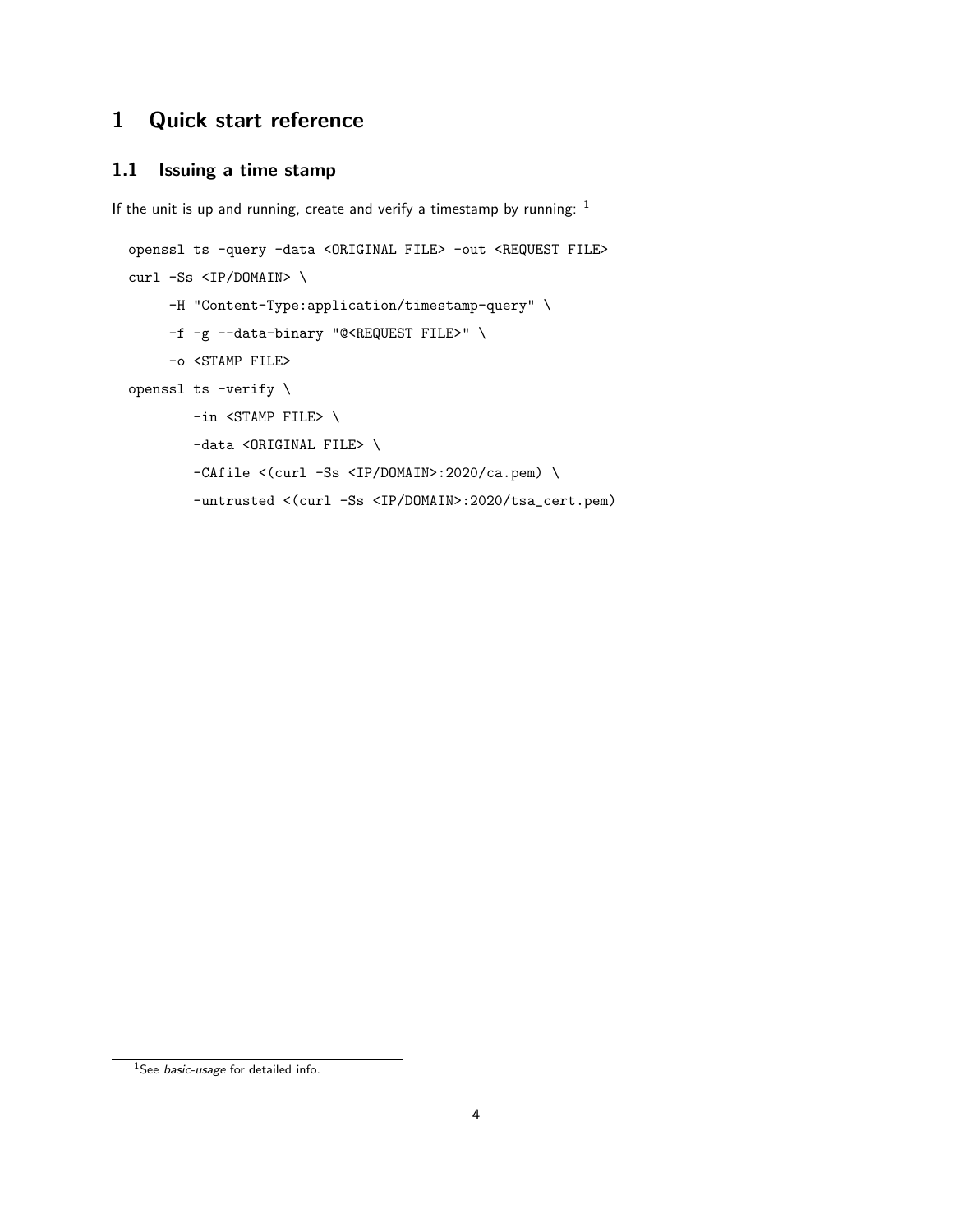## <span id="page-4-0"></span>2 Introduction

## <span id="page-4-1"></span>2.1 Dependencies

Required:

- Black•Vault HSM client utilities: Managing and configuring internal HSM.
- A web browser (e.g. Firefox): Managing the TSA.

## Optional:

- OpenSSL: Utilities for creating/verifying RFC 3161 requests.
- curl: Command line tool for accessing time stamp server through HTTP API.

## <span id="page-4-2"></span>2.2 Hardware

The Black•Vault HSM.TSA ships with everything needed to get started. The box should contain:

- Black•Vault HSM.TSA unit: Black•Vault HSM.TSA/Black•Vault HSM unified bundle.
- Engage Black CD: CD containing documentation and client utilities.
- Engage Black Smartcards: Ten smart cards for Black. Vault HSM management.
- Power Cord and AC power Adapter: Power supply for the unit.
- Ethernet cables: Two Ethernet cables for accessing the TSA and HSM through a local network.

# <span id="page-4-3"></span>3 Management

## <span id="page-4-4"></span>3.1 Overview

Black•Vault HSM.TSA defaults:

- IP: 192.168.1.11
- Admin user: admin
- Admin password: admin

Black•Vault HSM defaults:[2](#page-4-5)

• IP: 192.168.1.7

<span id="page-4-5"></span><sup>&</sup>lt;sup>2</sup>See the Black•Vault HSM user guide for setting up and managing the HSM.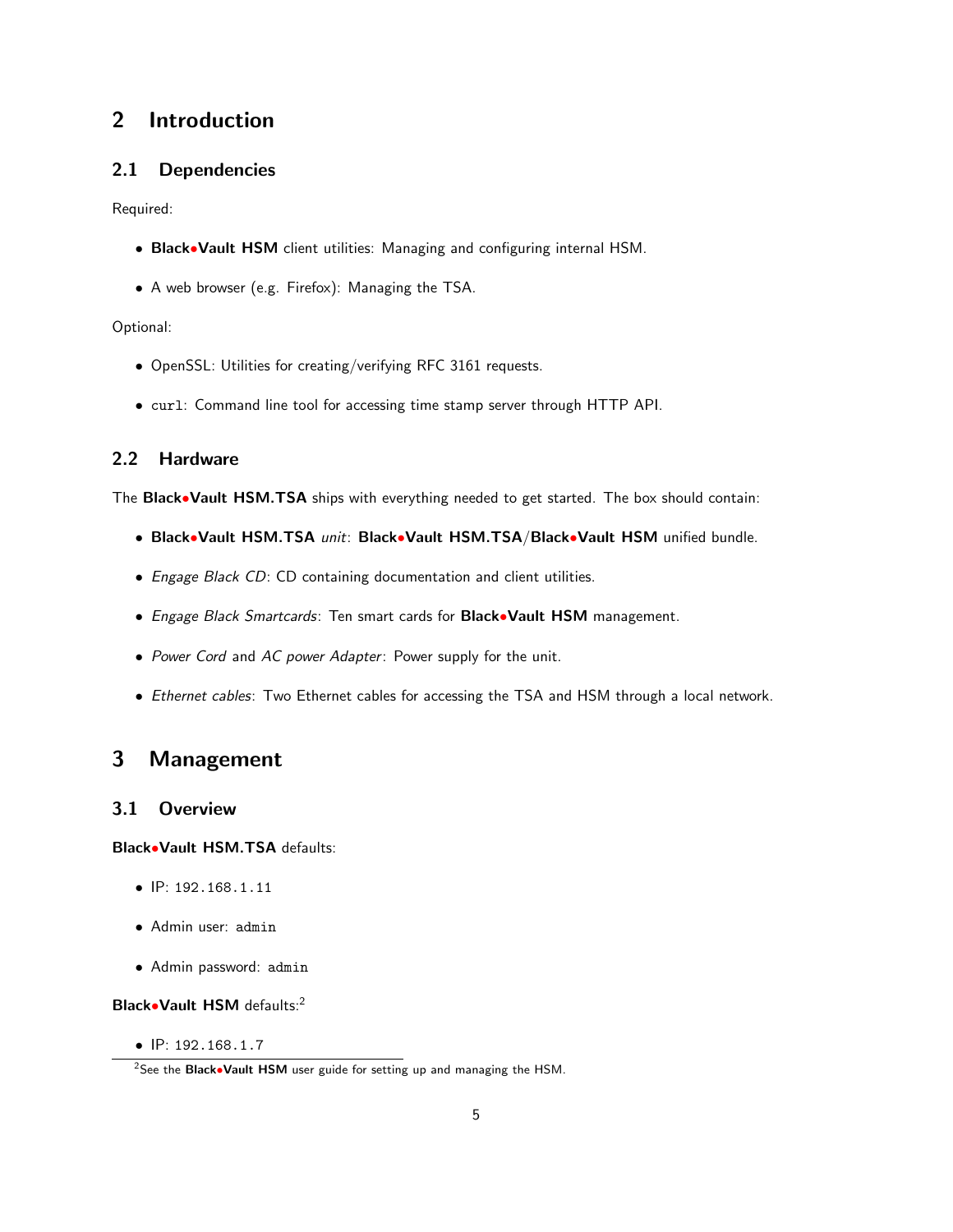## <span id="page-5-0"></span>3.2 Initial connection and set up

#### Notes and Troubleshooting

- Reboot does not automatically refresh the management console. You must reload the page or go to another one after 30 seconds.
- If the time stamping service is configured but returns response code 500, check the status page in the management console. It is likely that NTP has not synchronized yet and so the service will not issue time stamps.
	- NTP may take up to 10 minutes to synchronize after a reboot.

#### Connection

After connecting via Ethernet and booting the device, open your web browser and navigate to the default IP address, 192.168.1.11. Note that you may have to modify your PCs IP address to match the 192.168.1.x sub-net.

#### Logging in

To use any part of the management portal, you must login. The default user should be admin, the default password should also be admin.

#### Default settings

After logging in, the first step should be changing the IP settings and Admin password. To change the Admin password:

- Click on the *admin* link on the right side of the menu bar (to the left of *Logout*).
- Select the Change password option.
- Fill in the fields and select Change Password.
- At this point you should be logged out automatically.

#### Changing the IP address:

- Click on the Configuration drop-down at the top of the page and select Network Configuration.
- Change the *IP Address*, *Subnet*, and *Gateway* fields as needed.
- Select Submit.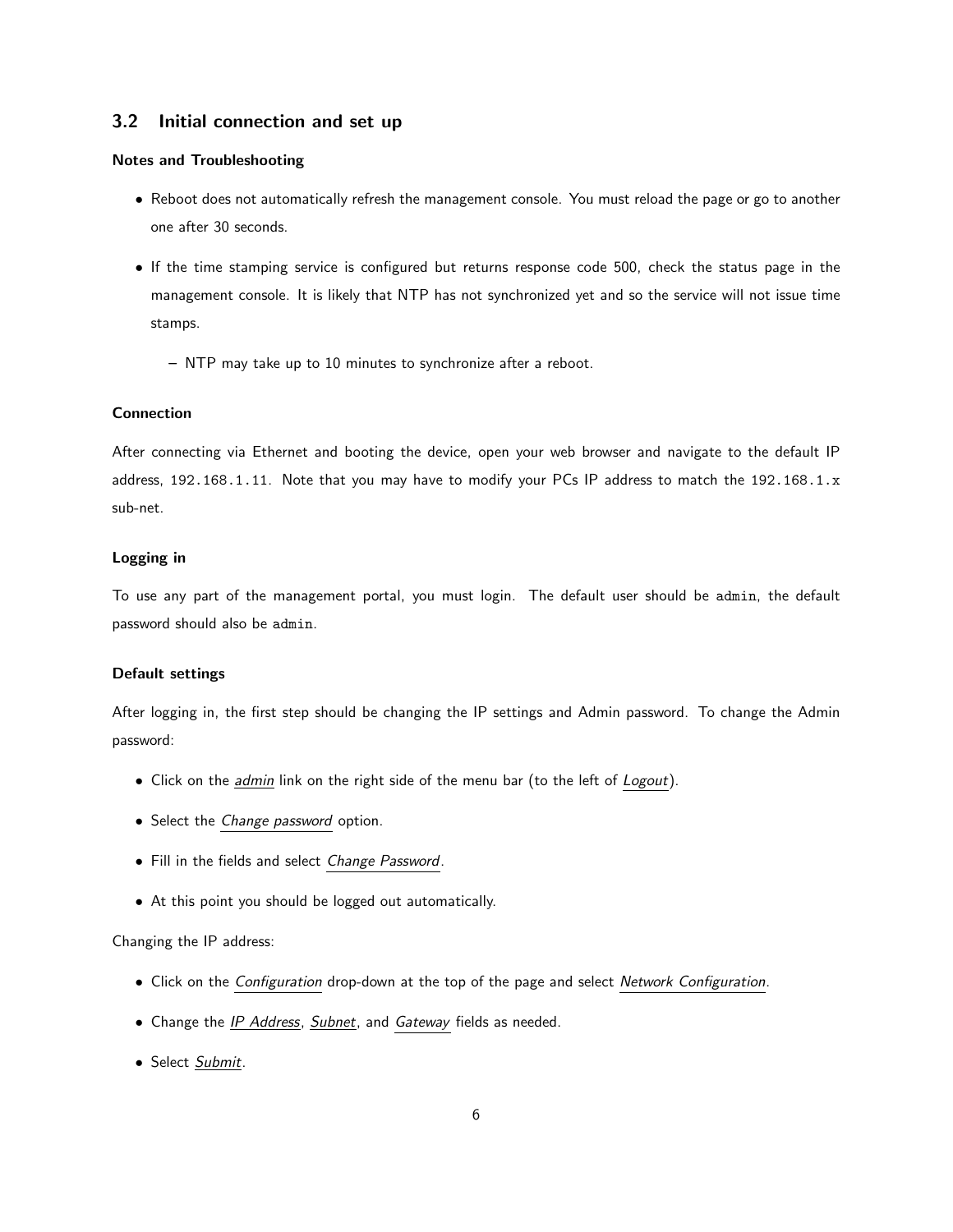For any changes to be registered, you must reboot the system:

- Select Reboot in the Configuration drop-down.
- After the page loads, click on the Reboot button.

#### <span id="page-6-0"></span>3.3 Time stamping service configuration

#### <span id="page-6-1"></span>3.3.1 TSA signing certificate

To configure the Black•Vault HSM.TSA time stamping service you must have an initialized Black•Vault HSM. After logging in to the management portal:

- Navigate to Network configuration in the Configuration drop-down.
- Set the *HSM IP* and *HSM IP Port* to the IP and port of your **Black•Vault HSM**.
- Reboot.

Now, we need to export the signing CSR.

- Log in and navigate to the Export CSR link in the Configuration drop-down.
- Select a key size (the default is 2048).
- Specify the correct info in the subject field. The format is, C=US/ST=State/L=City/O=Organization/OU=Unit/CN=Common Name. [3](#page-6-2)
- Click on the *Export* button. This will trigger the generation of the TSA signing key on the HSM.<sup>[4](#page-6-3)</sup>
- After the key has been generated, the web page will prompt you to download a file named tsa.csr.pem.

Note that when signing the time stamping certificate there are required X509 extensions. See [Generating test](#page-7-0) [certificates](#page-7-0) for more information. After the CSR has been signed by a Certificate Authority we will need to import the CA certificate and the new signing certificate.

- Select TSA Configuration in the Configuration drop-down.
- Find your CA certificate using the file explorer.
- Find your TSA certificate using the file explorer.
- Click the Save and upload button to finish the upload.

<span id="page-6-3"></span><span id="page-6-2"></span> $3$ The common name (CN) is required. If the country is specified (C) it must be two letters.

<sup>4</sup>This step may take a short while. Currently, the TSA only supports RSA 4096 signing keys. The generated key will be labeled bvtsa Token Object (Signing Key).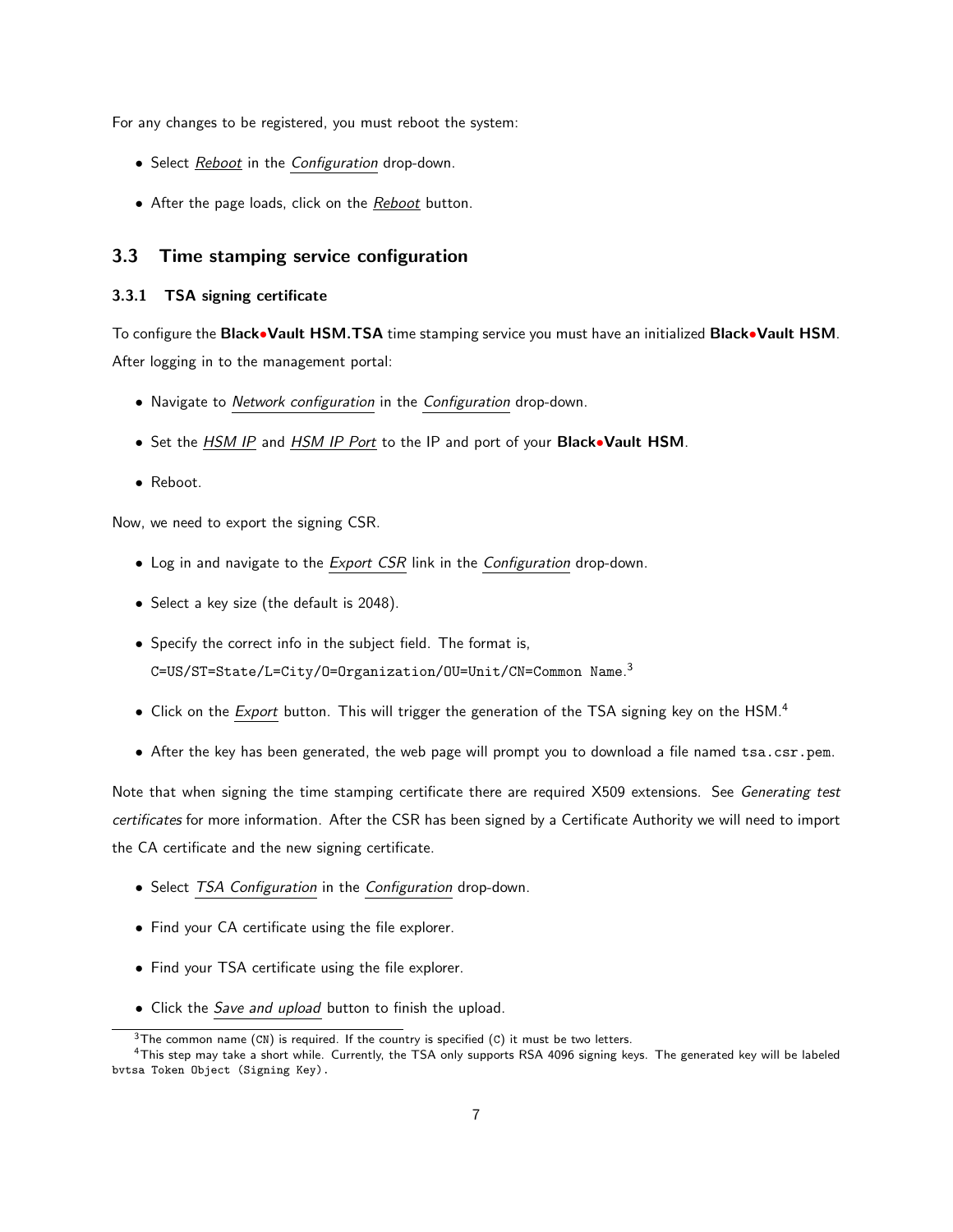Finally, reboot. When the device starts again, the time stamp response server should be running. Verify this by using your web browser:

- Navigate to <IP/DOMAIN>:2020.
- The page should be found and have the text: BVTSA Version <BVTSA VERSION>.

#### <span id="page-7-0"></span>Generating test certificates

When setting up for testing, the following OpenSSL commands may help with bootstrapping some test certificates. First, we need to modify our local OpenSSL configuration file to include the following sections:

```
[v3_ca]
subjectKeyIdentifier=hash
authorityKeyIdentifier=keyid:always,issuer:always
basicConstraints = critical,CA:true
keyUsage = cRLSign, keyCertSign
```

```
[v3_tsa]
basicConstraints=CA:FALSE
keyUsage = nonRepudiation, digitalSignature
extendedKeyUsage = critical,timeStamping
subjectKeyIdentifier=hash
authorityKeyIdentifier=keyid,issuer:always
```
These sections allow us to specify the proper extensions on the generated TSA certificate. Next we need to create a local CA:

```
openssl req \
  -new -x509 -nodes \setminus-out ca.crt.pem \
  -keyout ca.key.pem \
  -extensions v3_ca
```
Once this self-signed root CA is created we can take the TSA CSR and issue a certificate:

```
openssl x509 -req \
 -in tsa.csr.pem -out tsa.crt.pem \
 -CA ca.crt.pem -CAkey ca.key.pem \
  -CAcreateserial \
```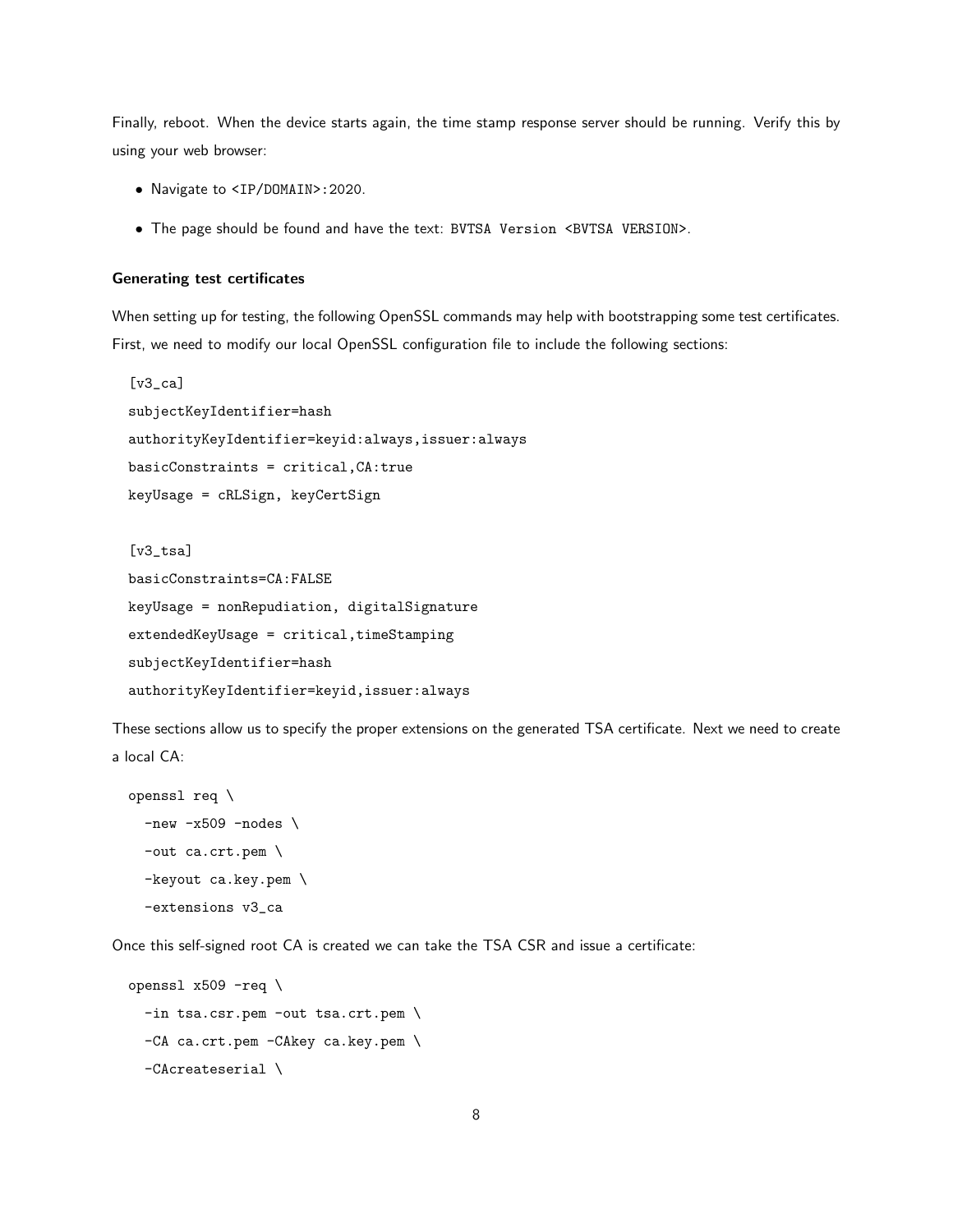```
-extfile ossl.conf.txt \
-extensions v3_tsa
```
The certificate can be checked using:

openssl x509 -text -in tsa.crt.pem

After checking that the proper extensions are in the certificate, continue with certificate upload outlined in the previous section.

#### <span id="page-8-0"></span>3.3.2 SSL configuration

After configuring and uploading the time stamp service signing certificate we can set up SSL. To set up SSL with the time stamping service we need to follow some similar steps to generating the signing certificate:

- Navigate to Export SSL CSR in the Configuration drop-down.
- Select a key size (the default here is 2048).
- Specify the correct info in the subject field. The format is, C=US/ST=State/L=City/O=Organization/OU=Unit/CN=Common Name. [5](#page-8-1)
- When the subject is correct, select the export button.

When the CSR is signed, return to the TSA Configuration page in the Configuration drop-down. Here we will import both the CA certificate and the SSL certificate:

- Find the certificate for the CA that signed the certificate, using the file browser.
- Find the SSL certificate, using the file browser.<sup>[6](#page-8-2)</sup>
- Click the Save and upload button to finish the upload.

Finally, reboot. If the signing certificate has been configured already, SSL should be running when the device boots. Access the TSA using https://<IP/DOMAIN>:2020.

#### Enable/Disable SSL

On the TSA Configuration page, there is also a **Enable SSL** section. Use the checkbox to enable or disable SSL after it has been set up. After enabling or disabling, you must reboot. The time stamping service URL must be correct when connecting:

- For SSL use: https://<IP/DOMAIN>:2020
- Otherwise use: http://<IP/DOMAIN>:2020 or simply <IP/DOMAIN>:2020

<span id="page-8-1"></span> $5$ The common name (CN) is required. If the country is specified (C) it must be two letters.

<span id="page-8-2"></span><sup>&</sup>lt;sup>6</sup>After the SSL certificate is uploaded, SSL will be enabled for the next boot.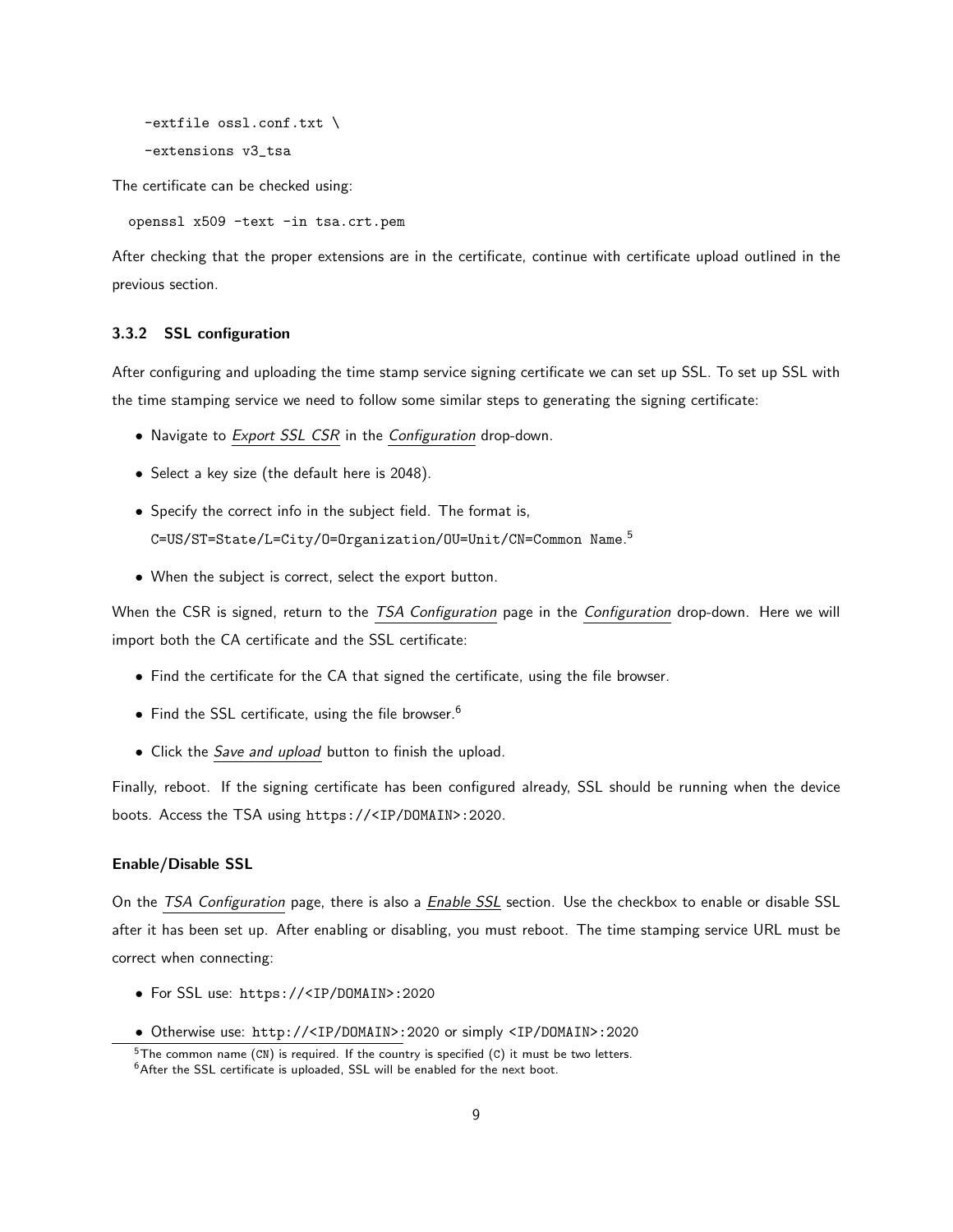## <span id="page-9-0"></span>3.4 Firmware upgrades

To upgrade the Black•Vault HSM.TSA firmware you must be logged in and have a encrypted upgrade ready.

- Navigate to Firmware Upgrade in the Configuration drop-down.
- Use the file selector to find and select the upgrade.
- Click the submit button.
- Once the Firmware has been verified a status message will be printed to the page.
- Reboot. Note that the boot time may take up to five minutes after a new upgrade.

## <span id="page-9-1"></span>3.5 NTP configuration

Make sure you are logged in to the TSA management portal. To change the NTP sources:

- Navigate to NTP Configuration in the Configuration drop-down.
- Modify the NTP server URLs to point to the desired locations.
- Click Submit.
- Reboot.

## <span id="page-9-2"></span>3.6 Export Logs

To export the TSA logs, navigate to Export Logs in the Configuration drop-down. On the Export Logs page, click Export.

## <span id="page-9-3"></span>3.7 TSA Reset

To reset the TSA modules, click on the *admin* link in the upper right of the management portal. On this page, select Reset settings. After selecting one or more modules, click Reset to reset them.

## <span id="page-9-4"></span>4 Basic usage

The following commands use curl and openssl to create requests and issue time stamps. Other tools may be used to access the HTTP API. Or verify the resulting time stamp.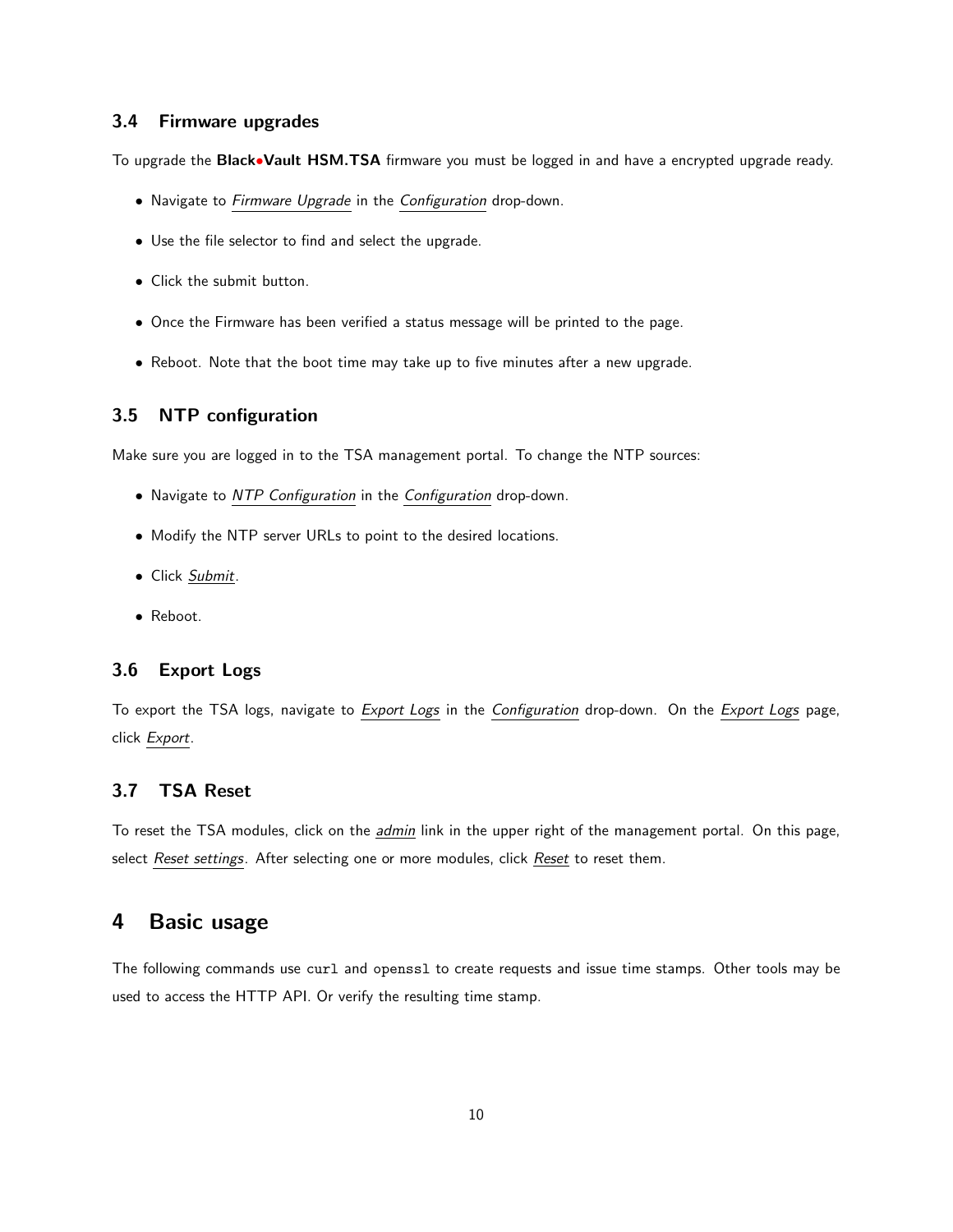## <span id="page-10-0"></span>4.1 Downloading the root certificate

The root certificate is located at <IP/DOMAIN>:2020/ca.pem. To download the certificate run:

curl -Ss <IP/DOMAIN>:2020/ca.pem > ca.pem

## <span id="page-10-1"></span>4.2 Downloading the TSA certificate

The TSA signing certificate is located at <IP/DOMAIN>:2020/tsa\_cert.pem. To download the certificate run:

curl -Ss <IP/DOMAIN>:2020/tsa\_cert.pem > tsa\_cert.pem

## <span id="page-10-2"></span>4.3 Creating a time stamp request

The OpenSSL command-line tool can be used to create time stamps. For example:

openssl ts -query -data <ORIGINAL FILE> -out <REQUEST FILE>

## <span id="page-10-3"></span>4.4 Viewing a time stamp request

OpenSSL can also be used to view time stamp requests:

openssl ts -query -text -in <REQUEST FILE>

#### <span id="page-10-4"></span>4.5 Issuing the time stamp

To issue a time stamp you must send a properly formatted HTTP request to the server:

```
curl -Ss <IP/DOMAIN>:2020 \
     -H "Content-Type:application/timestamp-query" \
     -f -g --data-binary "@<REQUEST FILE>" \
    -o <STAMP FILE>
```
## <span id="page-10-5"></span>4.6 Viewing time stamp information

Use OpenSSL to display the resulting time stamp:

openssl ts -reply -text -in <REQUEST FILE>